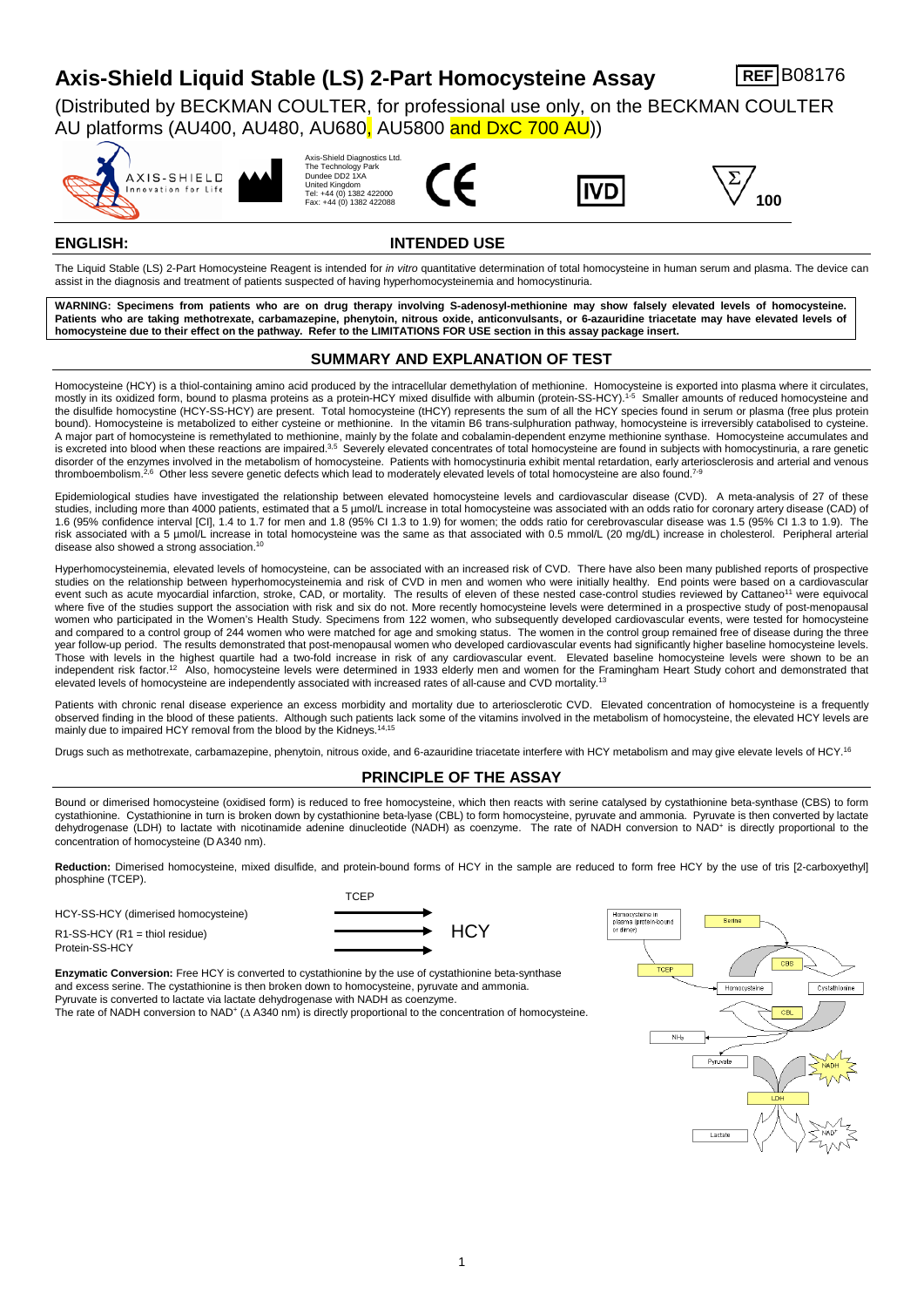## **ADDITIONAL INFORMATION**

Since Beckman Coulter does not manufacture the reagent or perform quality control or other tests on individual lots, Beckman Coulter cannot be responsible for the quality of the data obtained which is caused by performance of the reagent, any variation between lots of reagents, or protocol changes by the manufacturer.

# **TECHNICAL SUPPORT**

- For Technical Support, please contact your local Beckman Coulter Representative.
- For Shipping Damage please notify your Beckman Coulter Clinical Support Center if this product is received damaged.
- For instructions for use (including translations and cross contamination avoidance parameters), please visit www.homocysteine.org.uk/BCI

# **ORDERING INFORMATION AND KIT COMPONENTS**

The following codes can be used to reorder materials from your local Beckman Coulter Representative;

| <b>Product Code</b> | <b>Description</b>                                                       | Composition                                                                                                                                                            | Hazard |
|---------------------|--------------------------------------------------------------------------|------------------------------------------------------------------------------------------------------------------------------------------------------------------------|--------|
|                     | REAG 1 - 1 x 30 mL<br>Colourless, odourless liquid                       | NADH (0.47 mM), LDH (38 KU/L),<br>Serine (0.76 mM), Trizma Base 1-10%,<br>Trizma Hydrochloride 1-10%,<br>Sodium Azide < 1%.<br>Reductant (TCEP:2.9 mM)<br>Ready-to-use |        |
| <b>B08176</b>       | REAG $2 - 1 \times 5mL$<br>Pale yellow odourless liquid                  | Cycling Enzymes CBS (0.748 KU/L)<br>and CBL (16.4 KU/L)<br>Sodium Azide < 1%.<br>Ready-to-use                                                                          |        |
|                     | CAL 0µM - 1 x 3.0 mL,<br>(Blue Cap), Colourless odourless<br>liquid      | Aqueous homocysteine blank<br>$(0 \mu \text{mol/L}).$<br>Ready-to-use                                                                                                  |        |
|                     | CAL $28\mu$ M - 1 x 3.0 mL,<br>(Red Cap), Colourless odourless<br>liquid | Aqueous homocysteine solution<br>$(28 \mu \text{mol/L}).$<br>Ready-to-use                                                                                              |        |

The calibrators are prepared gravimetrically and are traceable to NIST SRM 1955, confirmed by a designated measurement procedure (HPLC). The values assigned are printed on the labels (0 µmol/L and 28 µmol/L).

A Homocysteine Control Kit (**Product Code - B08177**) containing low, medium and high controls is also available from Beckman Coulter for use with the Liquid Stable (LS) 2-part Homocysteine Reagent.

# **STORAGE AND SHIPPING OF REAGENTS**

 $-$ +8°C

1. +2°C- Store kit components at 2-8°C and use until the expiry date on the labels. Do not use expired reagents.

2. Please notify your Beckman Coulter Technical Support Center if this product is received damaged.

- 3. Reagents may be used on multiple occasions until the expiry date on the labels. Reagents **must** be returned to 2-8°C storage between use.
- 4. Do not mix different reagent kit lot numbers.
- 5. **DO NOT FREEZE REAGENTS**.
- 6. Do not expose reagent material to light.
- 7. Avoid contamination of reagents. Use a new disposable pipette tip for each reagent or sample manipulation.
- 8. On-board instrument storage. The reagents can be stored for 30 days on-board on all AU platforms (AU400, AU480, AU680, AU5800 and DxC 700 AU).
- 9. The reagents should be clear of particulate material. They should be discarded if they become turbid.

# **WARNINGS AND PRECAUTIONS**

#### *For in vitro diagnostic use only*

- 1. Adhere strictly to the instructions in this leaflet, particularly for handling and storage conditions.<br>2. Reagent 1 and Reagent 2 contain sodium azide which can react with lead or copper plumbin
- Reagent 1 and Reagent 2 contain sodium azide which can react with lead or copper plumbing to form highly explosive metal azides. On disposal, flush with large quantities of water to prevent azide build-up.
- 3. Material safety data sheets for all hazardous components contained in this kit are available upon request from the product manufacturer, Axis-Shield Diagnostics Ltd.

| REAG <sup>1</sup> | $\frac{1}{4}$ EUH032 - Contact with acids liberates very toxic gases. |
|-------------------|-----------------------------------------------------------------------|
| $REAG$ 2          |                                                                       |

Caution: Federal law restricts this device to sale by or on the order of a physician.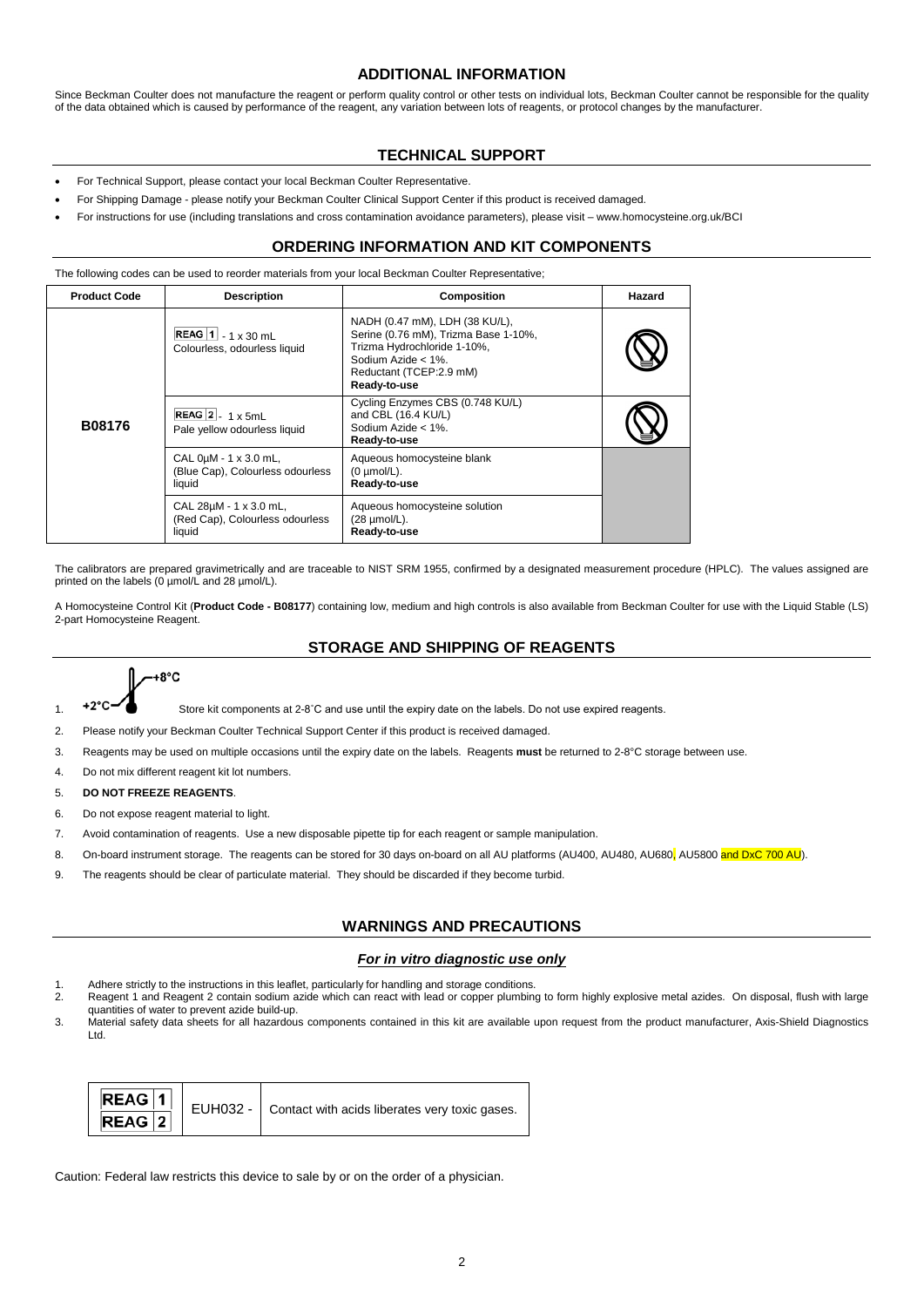# **SPECIMEN COLLECTION AND HANDLING**

- 1. Serum (collected in serum or serum separator tubes) and plasma (collected in potassium EDTA or lithium heparin tubes) may be used for the measurement of homocysteine.
- However, it is not recommended to use individual patient results from serum, heparinized plasma and EDTA plasma interchangeably.<sup>26</sup> Additionally matrix differences between serum and serum separator tubes and plasma tubes have been reported.<sup>18</sup>
- To minimize increases in homocysteine concentration from synthesis by red blood cells, process specimens as follows:
- Place all specimens (serum and plasma) on ice after collection and prior to processing. Serum may clot more slowly and the volume may be reduced.<sup>16</sup>
- All specimens may be kept on ice for up to 6 hours prior to separation by centrifugation.<sup>16</sup>
- Separate red blood cells from serum or plasma by centrifugation and transfer to a sample cup or other clean container.
- **Note:** Specimens not placed on ice immediately may exhibit a 10-20% increase in homocysteine concentration.<sup>17</sup> 2. If the assay will be performed within 2 weeks after collection, the specimen should be stored at 2-8˚C. If the testing will be delayed more than 2 weeks, the
- specimen should be stored frozen at -20°C or colder. Specimens have been shown to be stable at -20°C for 8 months.<sup>16,18</sup> 3. It is the responsibility of the operator to verify the correct specimen type(s) is (are) used in the Liquid Stable (LS) 2-Part Homocysteine Reagent Assay.
- 4. Inspect all samples (specimens, calibrators and controls) for bubbles. Remove bubbles prior to analysis.
- 5. Specimens containing particulate matter (fibrin, red blood cells, or other matter) and visibly lipemic specimens should not be used with the assay. Results from these specimens may be inaccurate.
- 6. Mix specimens **thoroughly** after thawing by low speed vortexing or by gentle inversion to ensure consistency in results. Avoid repeated freezing and thawing. Specimens showing particulate matter, erythrocytes, or turbidity should be centrifuged before testing.

#### **RESULTS**

Results are reported in µmol/L. Specimens >44 µmol/L should be diluted 1 part specimen to 2 parts Cal 0 µmol/L or 1 part specimen to 9 parts Cal 0 µmol/L as appropriate. Ensure results are multiplied by the correct dilution factor.

# **EXPECTED VALUES**

Reference Range: The reference range should be determined by each laboratory to confirm the characteristics of the population being tested. As a point of reference the following data may be used until the laboratory has an following data may be used until the laboratory has analysed a sufficient number of specimens to determine its own reference range. The HCY concentration in plasma or serum of healthy individuals varies with age, gender, geographical area and genetic factors. Scientific literature reports reference values for adult male and females<br>between 5 and 15 umol/L men baving bigher values than between 5 and 15 µmol/L, men having higher values than women, and post menopausal woman having higher homocysteine values than pre-menopausal women.<sup>16</sup> HCY values will normally increase with age, giving a reference range among an elderly population (> 60 years) of 5-20 µmol/L.<sup>21</sup> In countries with folic acid fortification programmes, reduced levels of HCY may be observed. 22,23

**Measurable Range:** The measurable range of the Liquid Stable (LS) 2-Part Homocysteine Reagent Assay is 2-44 µmol/L.

# **LIMITATIONS OF USE**

- 1. In Vitro Diagnostic Use. For professional use only.
- 2. The linear range of the Liquid Stable (LS) 2-Part Homocysteine Reagent Assay when run as directed is 2-44 µmol/L for the AU Platforms. Specimens
- > 44 µmol/L should be diluted 1 part specimen to 2 parts Cal 0 µmol/L or 1 part specimen to 9 parts Cal 0 µmol/L as appropriate.
- 3. The Reagents should be clear. Discard if turbid. Cystathionine is measured with homocysteine, but in the general population the cystathionine level (0.065 to 0.3 µmol/L) has a negligible effect. In very rare cases, end stage renal disease and patients with severe metabolic disturbances, cystathionine levels may rise dramatically and in severe cases cause greater than 20% interference.24,25
- 5. Carbamazepine, methotrexate, phenytoin, nitrous oxide, or 6-azauridine triacetate may affect the homocysteine concentration.<sup>16</sup>
- 6. Note: Specimens from patients who are on drug therapy involving S-adenosyl-methionine may show falsely elevated levels of homocysteine. Patients who are taking methotrexate, carbamazepine, phenytoin, nitrous oxide, anticonvulsants, or 6-azauridine triacetate, may have elevated levels of homocysteine due to their effect on the pathway.
- 7. Specimens containing particulate matter (fibrin, red blood cells, or other matter) and visibly lipemic specimens should not be used with the assay. Results from these specimens may be inaccurate.
- 8. Limitaitons: Hydroxlamine, present in several iron reagents may carryover (via reagent probe/mixers or reaction cuvette) and cause false low results. Routine rinsing procedures are not adequate to eliminate this problem in most cases (including the Beckman Coulters UIBC reagent (P/N OSR1205, which contains Hydroxylamine). Please refer to Axis Shield Contaminaton Avoidance protocol for the prevention of carryover on AU systems. Please ensure that the appropriate contamination avoidance parameters have been implemented. Analyzer specific contamination avoidance parameters are available from Axis-Shield Customer Support.
- 9. Ethanol vapour may be released from the Homocysteine REAG 1 Reagent when on-board the reagent carousel of BECKMAN COULTER AU series analysers. Avoid the use of ethanol reagents together with Homocysteine to avoid potential contamination through atmospheric means.

#### **PERFORMANCE DATA**

# **BASED ON MEASUREMENTS GENERATED ON BECKMAN COULTER AU PLATFORMS - AU400, AU480, AU680, AU5800 AND DxC 700 AU**

#### *Accuracy*

A correlation study was performed with plasma specimens from apparently healthy adults. All specimens were analysed using the Liquid Stable (LS) 2-Part Homocysteine<br>Reagent according to the CLSI (formally NCCLS) document E

| <b>Comparison Method</b> | Beckman<br>Coulter AU400<br>vs.Catch Liquid<br><b>Stable</b> | <b>Beckman</b><br>Coulter AU480<br><b>vs AU400</b> | Beckman<br>Coulter AU680<br>vs AU400 | <b>Beckman Coulter</b><br>AU5800 vs AU400 | <b>Beckman Coulter</b><br>DxC 700 AU vs<br><b>AU400</b> |
|--------------------------|--------------------------------------------------------------|----------------------------------------------------|--------------------------------------|-------------------------------------------|---------------------------------------------------------|
| Number of specimens      | 94                                                           | 99                                                 | 98                                   | 99                                        | 94                                                      |
| Slope of regression line | 0.99                                                         | 0.97                                               | 0.97                                 | 0.98                                      | 0.99                                                    |
| Y-Intercept              | 0.17                                                         | $-0.68$                                            | $-0.22$                              | $-0.75$                                   | 0.67                                                    |
| Correlation coefficient  | 1.00                                                         | 1.00                                               | 1.00                                 | 1.00                                      | 1.00                                                    |
| Sample Range             | $6.5 - 49.0$                                                 | $8.5 - 45.1$                                       | $8.5 - 45.1$                         | $8.5 - 45.1$                              | $5.8 - 45.9$                                            |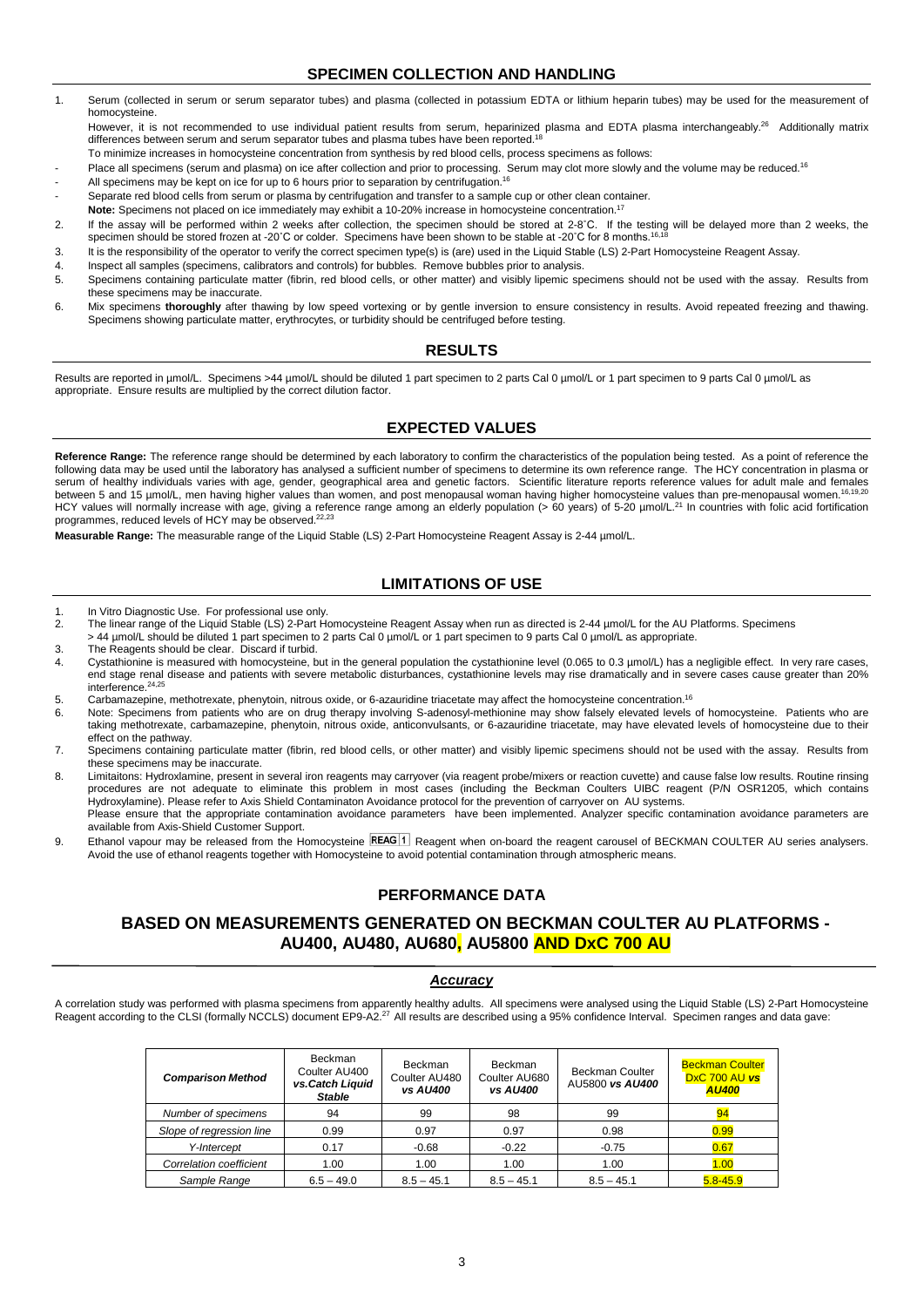## *Precision*

Studies on the AU Platforms (AU400, AU480, AU680<mark>,</mark> AU5800, <mark>and DxC 700 AU</mark>) were performed with guidance from the CLSI (formally NCCLS) Document EP5-A2.<sup>28</sup> For each instrument three HCY controls and three human plasma samples were assayed using two lot of reagents, in replicates of two, at two separate times per day on a mimimum of 5 days. Results are summarised below:

#### *Beckman Coulter AU400*

| Sample        | n  | <b>Reagent Lot</b> | Mean  |      | <b>Within-Run</b> |      | Between-Run |      | Total |  |
|---------------|----|--------------------|-------|------|-------------------|------|-------------|------|-------|--|
|               |    |                    |       | SD   | %CV               | SD   | %CV         | SD   | %CV   |  |
| Low           | 80 |                    | 6.28  | 0.17 | 2.6               | 0.11 | 1.7         | 0.28 | 4.4   |  |
| Control       | 80 | $\overline{2}$     | 6.29  | 0.13 | 2.1               | 0.11 | 1.7         | 0.26 | 4.1   |  |
| <b>Medium</b> | 80 |                    | 12.33 | 0.18 | 1.5               | 0.15 | 1.2         | 0.37 | 3.0   |  |
| Control       | 80 | $\overline{2}$     | 12.24 | 0.16 | 1.3               | 0.16 | 1.3         | 0.39 | 3.2   |  |
| High          | 80 |                    | 25.53 | 0.38 | 1.5               | 0.35 | 1.4         | 0.65 | 2.5   |  |
| Control       | 80 | 2                  | 25.27 | 0.41 | 1.6               | 0.00 | 0.0         | 0.73 | 2.9   |  |
| Sample P1     | 80 |                    | 6.67  | 0.13 | 1.9               | 0.00 | 0.0         | 0.23 | 3.3   |  |
|               | 80 | $\overline{2}$     | 6.97  | 0.15 | 2.2               | 0.00 | 0.0         | 0.31 | 4.4   |  |
| Sample P2     | 80 |                    | 35.96 | 0.46 | 1.3               | 0.40 | 1.1         | 0.89 | 2.5   |  |
|               | 80 | $\overline{2}$     | 35.53 | 0.40 | 1.1               | 0.23 | 0.7         | 0.82 | 2.3   |  |
| Sample P3     | 80 |                    | 48.31 | 0.53 | 1.1               | 0.42 | 0.9         | 0.97 | 2.0   |  |
|               | 80 | $\overline{2}$     | 47.66 | 0.47 | 1.0               | 0.38 | 0.8         | 1.07 | 2.2   |  |

## *Beckman Coulter AU480*

| Sample        |    |                    | Mean  | <b>Within-Run</b> |     |      | Between-Run | Total |     |
|---------------|----|--------------------|-------|-------------------|-----|------|-------------|-------|-----|
|               | n  | <b>Reagent Lot</b> |       | SD                | %CV | SD   | %CV         | SD    | %CV |
| Low           | 20 |                    | 6.73  | 0.07              | 1.1 | 0.17 | 2.6         | 0.21  | 3.1 |
| Control       | 20 | 2                  | 6.51  | 0.17              | 2.5 | 0.11 | 1.7         | 0.22  | 3.4 |
| <b>Medium</b> | 20 |                    | 12.74 | 0.18              | 1.4 | 0.13 | 1.0         | 0.24  | 1.9 |
| Control       | 20 | $\overline{2}$     | 12.43 | 0.22              | 1.8 | 0.17 | 1.3         | 0.30  | 2.4 |
| High          | 20 |                    | 26.13 | 0.24              | 0.9 | 0.11 | 0.4         | 0.46  | 1.8 |
| Control       | 20 | $\overline{2}$     | 25.66 | 0.17              | 0.7 | 0.12 | 0.5         | 0.47  | 1.8 |
| Sample P1     | 20 |                    | 10.54 | 0.33              | 3.1 | 0.00 | 0.0         | 0.37  | 3.5 |
|               | 20 | 2                  | 11.00 | 0.71              | 6.5 | 0.00 | 0.0         | 0.92  | 8.4 |
| Sample P2     | 20 |                    | 28.71 | 0.24              | 0.9 | 0.18 | 0.6         | 0.58  | 2.0 |
|               | 20 | $\overline{2}$     | 28.20 | 0.18              | 0.6 | 0.12 | 0.4         | 0.60  | 2.1 |
|               | 20 |                    | 37.63 | 0.32              | 0.9 | 0.18 | 0.5         | 0.97  | 2.6 |
| Sample P3     | 20 | 2                  | 36.98 | 0.21              | 0.6 | 0.12 | 0.5         | 0.91  | 2.5 |

#### *Beckman Coulter AU680*

| Sample        | n  | <b>Reagent Lot</b> | Mean  | <b>Within-Run</b> |     | <b>Between-Run</b> |     | <b>Total</b> |     |
|---------------|----|--------------------|-------|-------------------|-----|--------------------|-----|--------------|-----|
|               |    |                    |       | SD                | %CV | SD                 | %CV | SD           | %CV |
| Low           | 20 |                    | 6.96  | 0.16              | 2.4 | 0.00               | 0.0 | 0.16         | 2.4 |
| Control       | 20 | $\overline{2}$     | 6.79  | 0.16              | 2.3 | 0.02               | 0.3 | 0.21         | 3.1 |
| <b>Medium</b> | 20 |                    | 13.03 | 0.12              | 1.0 | 0.15               | 1.2 | 0.20         | 1.5 |
| Control       | 20 | $\overline{2}$     | 12.76 | 0.20              | 1.6 | 0.05               | 0.4 | 0.22         | 1.7 |
| High          | 20 |                    | 26.38 | 0.23              | 0.9 | 0.28               | 1.0 | 0.41         | 1.6 |
| Control       | 20 | $\overline{2}$     | 26.19 | 0.31              | 1.2 | 0.24               | 0.9 | 0.40         | 1.5 |
| Sample P1     | 20 |                    | 10.76 | 0.30              | 2.8 | 0.00               | 0.0 | 0.32         | 3.0 |
|               | 20 | $\mathfrak{p}$     | 10.65 | 0.32              | 3.0 | 0.00               | 0.0 | 0.39         | 3.6 |
|               | 20 |                    | 28.90 | 0.34              | 1.2 | 0.15               | 0.5 | 0.48         | 1.6 |
| Sample P2     | 20 | $\overline{2}$     | 28.67 | 0.42              | 1.5 | 0.06               | 0.5 | 0.73         | 2.5 |
|               | 20 |                    | 37.78 | 0.28              | 0.7 | 0.16               | 0.4 | 0.51         | 1.4 |
| Sample P3     | 20 | $\overline{2}$     | 37.90 | 0.28              | 0.7 | 0.11               | 0.3 | 0.67         | 1.8 |

#### *Beckman Coulter AU5800*

|               |    | Mean               | <b>Within-Run</b> |           | <b>Between-Run</b> |      | Total |      |     |
|---------------|----|--------------------|-------------------|-----------|--------------------|------|-------|------|-----|
| Sample        | n  | <b>Reagent Lot</b> |                   | <b>SD</b> | %CV                | SD   | %CV   | SD   | %CV |
| Low           | 20 |                    | 6.49              | 0.24      | 3.6                | 0.00 | 0.0   | 0.30 | 4.7 |
| Control       | 20 | $\overline{2}$     | 6.70              | 0.13      | 2.2                | 0.07 | 1.1   | 0.16 | 2.7 |
| <b>Medium</b> | 20 |                    | 12.52             | 0.23      | 1.8                | 0.00 | 0.0   | 0.23 | 1.8 |
| Control       | 20 | 2                  | 12.57             | 0.17      | 1.4                | 0.19 | 1.5   | 0.26 | 2.1 |
| High          | 20 |                    | 25.87             | 0.26      | 1.0                | 0.32 | 1.2   | 0.41 | 1.6 |
| Control       | 20 | $\overline{2}$     | 25.69             | 0.30      | 1.2                | 0.16 | 0.6   | 0.34 | 1.3 |
| Sample P1     | 20 |                    | 10.53             | 0.16      | 1.5                | 0.00 | 0.0   | 0.35 | 3.3 |
|               | 20 | 2                  | 10.53             | 0.27      | 2.6                | 0.00 | 0.0   | 0.34 | 3.2 |
|               | 20 |                    | 28.58             | 0.22      | 0.8                | 0.24 | 0.8   | 0.52 | 1.8 |
| Sample P2     | 20 | $\overline{2}$     | 28.42             | 0.29      | 1.0                | 0.07 | 0.3   | 0.49 | 1.7 |
|               | 20 |                    | 37.67             | 0.35      | 0.9                | 0.27 | 0.7   | 0.79 | 2.1 |
| Sample P3     | 20 | $\overline{2}$     | 37.55             | 0.29      | 0.8                | 0.26 | 0.7   | 0.55 | 1.5 |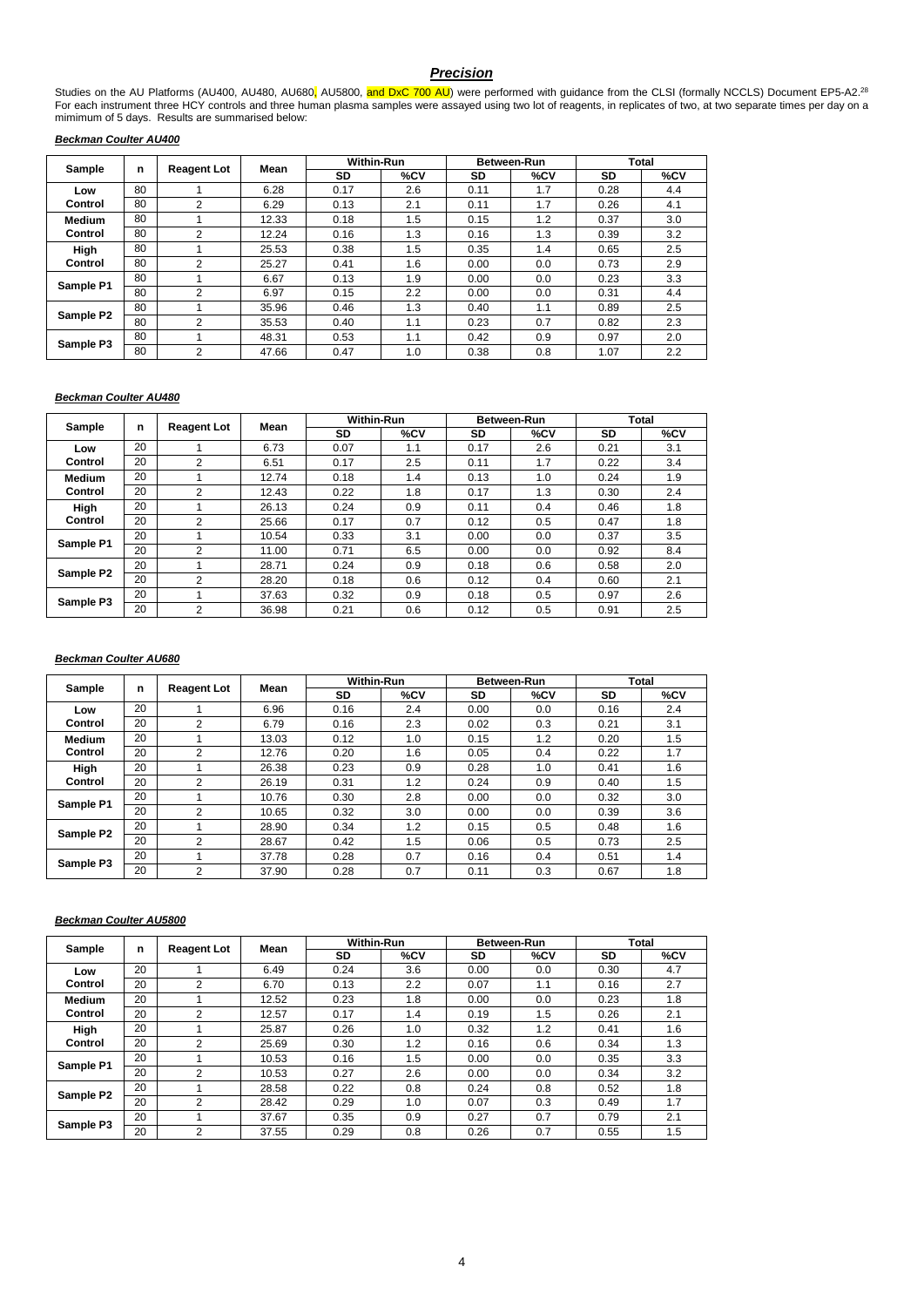#### *Beckman Coulter DxC 700 AU*

| <b>Sample</b>    |    | 'n | <b>Mean</b><br><b>Reagent Lot</b> |           | <b>Within-Run</b> |           | <b>Between-Run</b> |     | <b>Total</b> |  |
|------------------|----|----|-----------------------------------|-----------|-------------------|-----------|--------------------|-----|--------------|--|
|                  |    |    |                                   | <b>SD</b> | %CV               | <b>SD</b> | %CV                | SD  | %CV          |  |
| Low              | 80 |    | 5.77                              | 0.1       | 1.7               | 0.0       | 0.0                | 0.3 | 5.1          |  |
| <b>Control</b>   | 80 |    | 5.83                              | 0.1       | 2.1               | 0.1       | 1.6                | 0.3 | 4.8          |  |
| <b>Medium</b>    | 80 |    | 11.72                             | 0.1       | 1.1               | 0.0       | 0.0                | 0.4 | 3.0          |  |
| <b>Control</b>   | 80 |    | 11.72                             | 0.2       | 1.4               | 0.0       | 0.0                | 0.4 | 3.6          |  |
| <b>High</b>      | 80 |    | 23.34                             | 0.2       | 0.9               | 0.0       | 0.0                | 0.6 | 2.4          |  |
| <b>Control</b>   | 80 |    | 23.45                             | 0.2       | 0.8               | 0.1       | 0.5                | 0.6 | 2.7          |  |
| <b>Sample P1</b> | 80 |    | 10.54                             | 0.2       | 2.2               | 0.2       | 1.7                | 0.4 | 3.9          |  |
|                  | 80 |    | 10.63                             | 0.2       | 2.2               | 0.2       | 2.2                | 0.4 | 4.1          |  |
| <b>Sample P2</b> | 80 |    | 29.16                             | 0.5       | 1.5               | 0.2       | 0.6                | 0.7 | 2.5          |  |
|                  | 80 |    | 29.12                             | 0.5       | 1.6               | 0.3       | 1.1                | 0.8 | 2.8          |  |
|                  | 80 |    | 38.20                             | 0.5       | 1.2               | 0.2       | 0.6                | 0.9 | 2.2          |  |
| <b>Sample P3</b> | 80 |    | 38.16                             | 0.6       | 1.5               | 0.0       | 0.0                | 1.0 | 2.6          |  |

#### *Dilution Linearity*

The dilution linearity of the Liquid Stable (LS) 2-Part Homocysteine Reagent Assay on the Beckman AU platforms gives a % recovery of 100 + 10% for all samples across the range of the assay. Samples >44 µmol/L exhibit mean reovery of 100% + 11% of all the expected results when diluted into the assay range.

#### *Limit of Detection*

The limit of detection (LOD) of each system was determined according to CLSI (formally NCCLS) Document EP17-A. <sup>29</sup> *LOD values (µmol/L) are tabulated below:*

| <b>Beckman Coulter</b> | Beckman Coulter | <b>Beckman Coulter</b> | Beckman Coulter | <b>Beckman Coulter</b> |
|------------------------|-----------------|------------------------|-----------------|------------------------|
| AU400                  | AU480           | AU680                  | <i>AU5800</i>   | <b>DxC 700 AU</b>      |
| 0.33                   | 0.39            | 0.54                   | 0.59            |                        |

# *Analytical Specificity*

Analytical specificity was assessed only on the Beckman Coulter AU400 based on the quidance in the CLSI Document EP7-A2<sup>30</sup> for the interfering substances listed in the table below:

| <b>Interfering Substance</b> | <b>Interfering Substance</b><br><b>Concentration</b> | % Interference |  |
|------------------------------|------------------------------------------------------|----------------|--|
| <b>Bilirubin</b>             | 20 mg/dL                                             | $\leq$ +10     |  |
| Haemoglobin                  | 500 mg/dL                                            | $\leq$ +10     |  |
| <b>Red Blood Cells</b>       | 0.4%                                                 | $\leq +10$     |  |
| Triglyceride                 | 500 mg/dL                                            | $\leq +10$     |  |
| Glutathione                  | 1000 umol/L                                          | $\leq +10$     |  |
| Methionine                   | 800 µmol/L                                           | $\leq$ +10     |  |
| L-Cysteine                   | 200 µmol/L                                           | $\leq +10$     |  |
| Pvruvate                     | 1250 umol/L                                          | $\leq +10$     |  |

None of these substances interfered significantly in the assay.

Samples with raised protein levels show >10% difference compared to results obtained from normal samples and should be avoid. Refer to Reference 16 in the references section of this pack leaflet for possible interferences caused by drugs, disease or preanalytical variables.

#### *Sample Carryover*

Sample carryover studies on all AU Platforms tested show that carryover is less than the limit of detection of the assay.

# *On-board Reagent Stability*

The reagents are stable for 30 days on all AU Platforms.

#### *Calibration Stability*

The calibration curve is stable for up to 30 days as verified on the Beckman Coulter AU400 and up to 14 days as verified on the Beckman Coulter AU5800 & DxC 700 AU.

#### *Specimen Types*

The specimen collection tubes verified to be used are EDTA and lithium heparin plasma tubes, serum and Serum Separator tubes. Other specimen collection tubes have not been tested.

Serum (collected in serum or Serum Separator tubes) and plasma (collected in potassium EDTA or lithium heparin tubes) may be used for the measurement of Homocysteine. It is the responsibility of the operator to verify that the correct tubes are used. However, it is not recommended to use individual patient results from serum, heparinized plasma and EDTA plasma interchangeably.26 Additionally matrix differences between serum, Serum Separator tubes and plasma tubes have been reported.<sup>18</sup>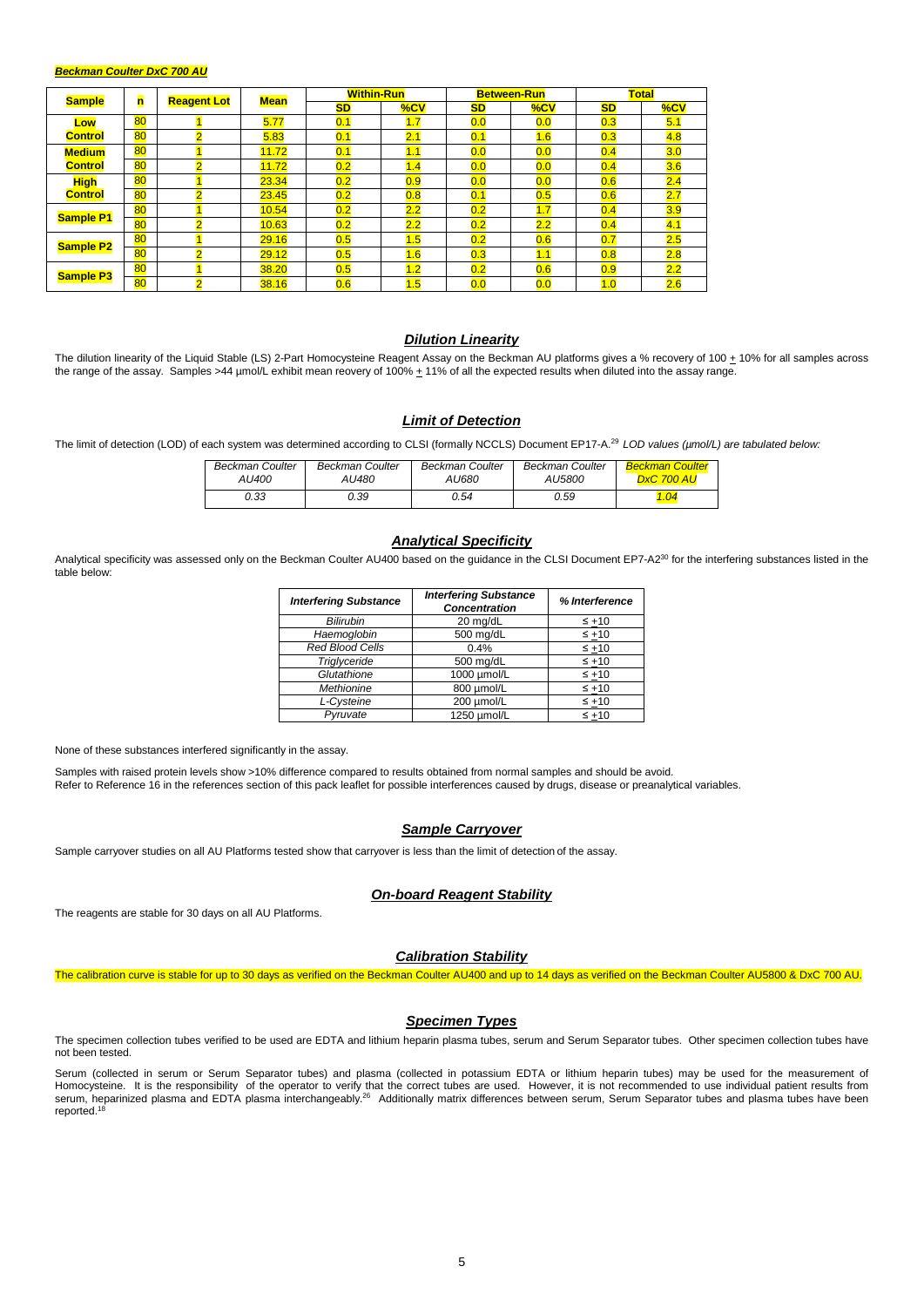Ensure that the assay parameters exactly match those listed below.

| Test No. [*]                     | Name [HCY]              | [Ser.]<br>Type                  |                 |
|----------------------------------|-------------------------|---------------------------------|-----------------|
| Sample Volume:                   | [16.5] µL               | Diluent Volume:                 | [0.0] µL        |
| Pre-Dilution Factor:             | [1]                     |                                 |                 |
| Reagent 1 Volume:                | [250] µL                | Diluent Volume:                 | $[0.0]$ µL      |
| Reagent 2 Volume:                | [25] µL                 | Diluent Volume:                 | $[0.0]$ $\mu$ L |
| Wavelength Pri:                  | [340] nm                |                                 |                 |
| Wavelength Sec:                  | [380] nm                |                                 |                 |
| <b>Reaction Method:</b>          | RATE1                   |                                 |                 |
| <b>Reaction Slope</b>            | ſ-1                     |                                 |                 |
| Point 1                          | Fst [15]                |                                 |                 |
|                                  | Lst [27]                |                                 |                 |
| Point 2                          | Fst I                   |                                 |                 |
|                                  | Lst                     |                                 |                 |
| Linearity                        | [100]%                  |                                 |                 |
| No-Lag-Time                      | [No]                    |                                 |                 |
| Min. OD                          |                         | Max. OD                         |                 |
| $[-2.0]$                         |                         | H.<br>[2.5]                     |                 |
| Reagent OD Limit                 | Fst L [                 | Fst H [                         |                 |
|                                  | Lst L I                 | Lst H I                         |                 |
| Dynamic Range:                   | [2.0]                   | H [44.0]                        |                 |
| <b>Correlation Factor:</b>       | [1.0]<br>A              | [0.0]<br>в                      |                 |
| <b>Onboard Stability Period:</b> |                         | [30]                            |                 |
| <b>Calibration Specific:</b>     |                         |                                 |                 |
|                                  | Point                   | OD                              | Conc            |
|                                  | $1$ [*]                 |                                 | [0.0]           |
|                                  | 2١                      |                                 | $**$ ]          |
|                                  | Calibration Type:       |                                 | [AA]            |
|                                  | Formula:                | $\overline{[Y=AX+B]}$           |                 |
| .                                | $+$ $+$ $+$ $+$ $+$ $+$ | $\sim$ $\mu$ $\sim$ $\mu$ $\mu$ |                 |

#### **AU400 – PROCEDURE PARAMETERS**

\*User Defined \*\*Enter Values on Calibrator Vials

**AU480 / AU680– PROCEDURE PARAMETERS**

| Test No. [*]                     | [HCY]<br>Name             | [Ser.]<br>Type             |            |  |
|----------------------------------|---------------------------|----------------------------|------------|--|
| Sample Volume:                   | [10] µL                   | Diluent Volume:            | $[0.0]$ µL |  |
| Pre-Dilution Factor:             | [1]                       |                            |            |  |
| Reagent 1 Volume:                | [155] µL                  | Diluent Volume:            | $[0.0]$ µL |  |
| Reagent 2 Volume:                | $[16]$ µL                 | Diluent Volume:            | $[0.0]$ µL |  |
| Wavelength Pri:                  | [340] nm                  |                            |            |  |
| Wavelength Sec:                  | [380] nm                  |                            |            |  |
| <b>Reaction Method:</b>          | RATE1                     |                            |            |  |
| <b>Reaction Slope</b>            | r-1                       |                            |            |  |
| Point 1                          | Fst [15]                  |                            |            |  |
|                                  | Lst [27]                  |                            |            |  |
| Point 2                          | Fst [                     |                            |            |  |
|                                  | Lst T                     |                            |            |  |
| Linearity                        | [25]%                     |                            |            |  |
| No-Lag-Time                      | [Yes]                     |                            |            |  |
| Min. OD                          |                           | Max. OD                    |            |  |
| []<br>L                          |                           | $\lceil \cdot \rceil$<br>н |            |  |
| Reagent OD Limit                 | Fst L [-2.0]              | Fst H [2.5]                |            |  |
|                                  | Lst L [-2.0]              | Lst H [2.5]                |            |  |
| Dynamic Range:                   | [2.0]<br>L.               | H [44.0]                   |            |  |
| Correlation Factor:              | [1.0]<br>A                | B [0.0]                    |            |  |
| <b>Onboard Stability Period:</b> |                           | [30]                       |            |  |
| <b>LIH Influence Check</b>       |                           | [No]                       |            |  |
| <b>Calibration Specific:</b>     |                           |                            |            |  |
|                                  | Point                     | OD                         | Conc       |  |
|                                  | $1$ [ $*$ ]               |                            | [0.0]      |  |
|                                  | 21                        |                            | $***$      |  |
|                                  | Calibration Type:         |                            | [AA]       |  |
|                                  | Formula:                  | [Y=AX+B]                   |            |  |
| Stability                        | Reagent Blank<br>[30] day | Calibration [14] Day       |            |  |

\*User Defined \*\*Enter Values on Calibrator Vials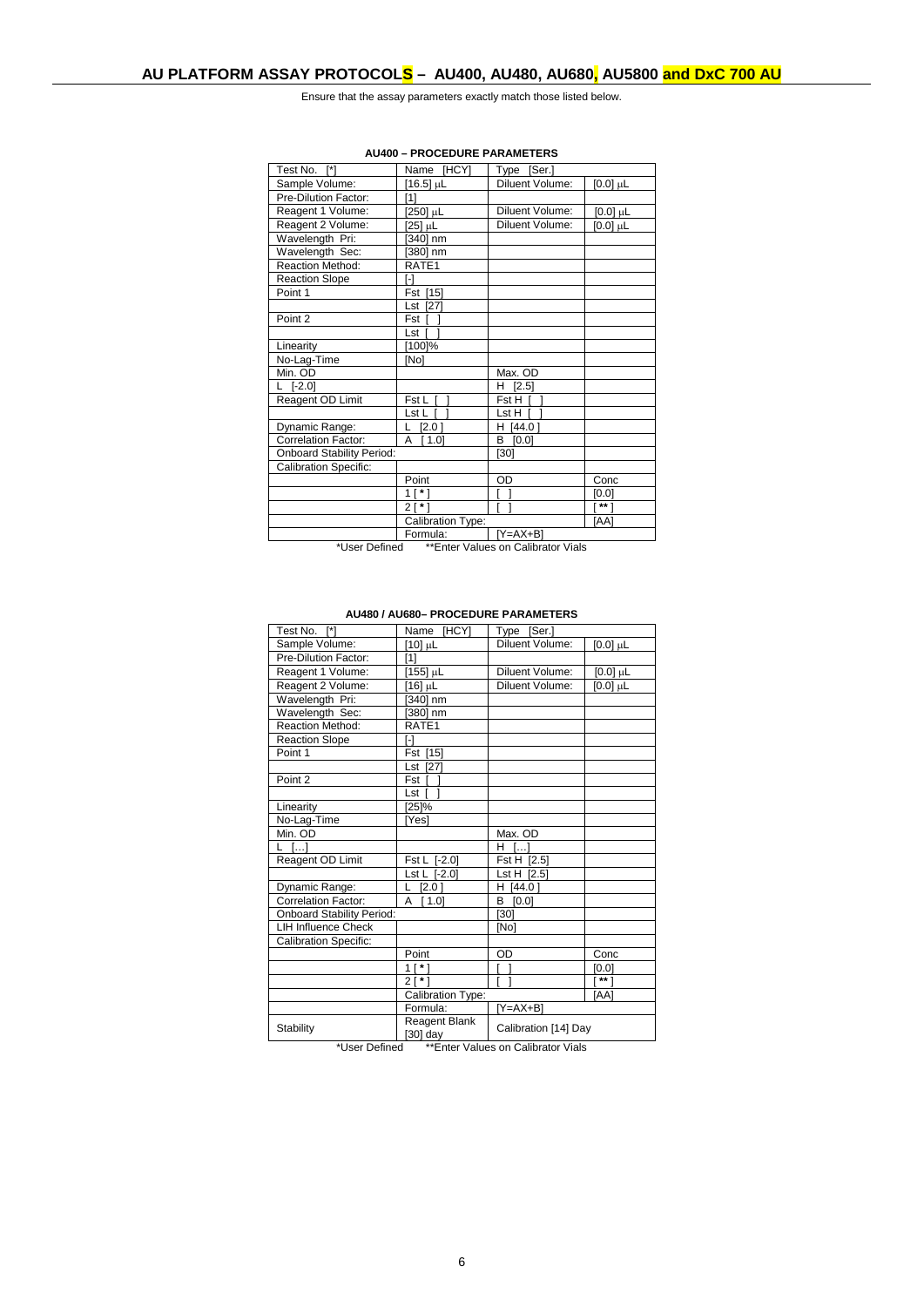| Test No. [*]                     |                           |                      |            |  |  |  |  |
|----------------------------------|---------------------------|----------------------|------------|--|--|--|--|
|                                  | [HCY]<br>Name             | Type<br>[Ser.]       |            |  |  |  |  |
| Sample Volume:                   | [7.5] µL                  | Diluent Volume:      | $[0.0]$ µL |  |  |  |  |
| Pre-Dilution Factor:             | 11                        |                      |            |  |  |  |  |
| Reagent 1 Volume:                | $[115]$ µL                | Diluent Volume:      | $[0.0]$ µL |  |  |  |  |
| Reagent 2 Volume:                | [12] µL                   | Diluent Volume:      | $[0.0]$ µL |  |  |  |  |
| Wavelength Pri:                  | [340] nm                  |                      |            |  |  |  |  |
| Wavelength Sec:                  | [380] nm                  |                      |            |  |  |  |  |
| <b>Reaction Method:</b>          | RATE <sub>1</sub>         |                      |            |  |  |  |  |
| <b>Reaction Slope</b>            | $\lceil - \rceil$         |                      |            |  |  |  |  |
| Point 1                          | Fst [15]                  |                      |            |  |  |  |  |
|                                  | Lst [27]                  |                      |            |  |  |  |  |
| Point 2                          | Fst I                     |                      |            |  |  |  |  |
|                                  | Lst [                     |                      |            |  |  |  |  |
| Linearity                        | [25]%                     |                      |            |  |  |  |  |
| No-Lag-Time                      | [Yes]                     |                      |            |  |  |  |  |
| Min. OD                          |                           | Max. OD              |            |  |  |  |  |
|                                  |                           | н                    |            |  |  |  |  |
| Reagent OD Limit                 | Fst L [-2.0]              | Fst H [2.5]          |            |  |  |  |  |
|                                  | Lst L [-2.0]              | Lst H [2.5]          |            |  |  |  |  |
| Dynamic Range:                   | [2.0]<br>L.               | H [44.0]             |            |  |  |  |  |
| <b>Correlation Factor:</b>       | A<br>[1.0]                | B.<br>[0.0]          |            |  |  |  |  |
| <b>Onboard Stability Period:</b> |                           | [30]                 |            |  |  |  |  |
| <b>LIH Influence Check</b>       |                           | [No]                 |            |  |  |  |  |
| <b>Calibration Specific:</b>     |                           |                      |            |  |  |  |  |
|                                  | Point                     | OD                   | Conc       |  |  |  |  |
|                                  | $1 [ * ]$                 |                      | [0.0]      |  |  |  |  |
|                                  | $21*1$                    |                      | $***$      |  |  |  |  |
|                                  | Calibration Type:<br>IAA1 |                      |            |  |  |  |  |
|                                  | Formula:                  | $[Y=AX+B]$           |            |  |  |  |  |
| Stability                        | Reagent Blank<br>[30] day | Calibration [14] Day |            |  |  |  |  |

#### **AU5800– PROCEDURE PARAMETERS**

\*User Defined \*\*Enter Values on Calibrator Vials

# **DxC 700 AU-ASSAY PROCEDURE PARAMETERS**

|                                  | <b>Test Name.</b>                    |              | <b>Name</b><br><b>IHCY1GI</b>         | Reagent ID [225]  |                        |  |
|----------------------------------|--------------------------------------|--------------|---------------------------------------|-------------------|------------------------|--|
|                                  | <b>Sample Volume:</b>                |              | $[10]$ $\mu$ L                        | <b>Diluent</b>    | $[0.0]$ $\mu$ <b>L</b> |  |
|                                  | <b>Pre-Dilution Factor:</b>          |              | [1]                                   |                   |                        |  |
|                                  | Reagent 1 Volume (R1):               |              | [155] µL                              | <b>Diluent</b>    | $[0.0]$ $\mu$ L        |  |
|                                  | Reagent 2 Volume (R2):               |              | [16] <u>ս</u> Լ                       | <b>Diluent</b>    | $[0.0]$ $\mu$ L        |  |
|                                  | <b>Wavelength Pri:</b>               |              | $[340]$ nm                            |                   |                        |  |
|                                  | <b>Wavelength Sec:</b>               |              | $[380]$ nm                            |                   |                        |  |
|                                  | <b>Reaction Method:</b>              |              | RATE <sub>1</sub>                     |                   |                        |  |
|                                  | <b>Reaction Slope</b>                |              | $\mathsf{F}$                          |                   |                        |  |
|                                  | <b>Measuring Point-1</b>             |              | 1st [15]                              | <b>Last [27]</b>  |                        |  |
|                                  | <b>Measuring Point-2</b>             |              | 1st                                   | Last [            |                        |  |
|                                  | Linearity                            |              | [25]%                                 |                   |                        |  |
|                                  | Lag Time Check                       |              | [Yes]                                 |                   |                        |  |
|                                  | Min. OD                              |              | $-2.01$                               | Max. OD           | [3.0]                  |  |
|                                  | <b>Reagent OD Limit</b>              |              | 1st C [-2.0]                          | $C$ [2.5]         |                        |  |
|                                  |                                      |              | Last L $[-2.0]$                       | $C$ [2.5]         |                        |  |
|                                  | <b>Analytical Measuring</b><br>Range |              | $C^*$ [2.0]                           | $C^*$ [44.0]      |                        |  |
|                                  | <b>Correlation Factor:</b>           |              | $A$ [1]                               | <b>B</b> [0]      |                        |  |
|                                  |                                      |              |                                       |                   |                        |  |
|                                  | <b>Onboard Stability Period:</b>     |              |                                       | [30]              |                        |  |
|                                  | <b>LIH Influence Check:</b>          |              |                                       | [No]              |                        |  |
|                                  | <b>Value/Flag</b>                    |              | [Value]                               |                   |                        |  |
|                                  | Low                                  |              | <b>F-99999991</b>                     | <b>High</b>       | <u>199999991</u>       |  |
|                                  | <b>Critical Limits</b>               |              | Low [-9999999]                        | High [9999999]    | Unit [µmol/L]          |  |
|                                  | <b>Decimal Places</b>                |              | [1]                                   |                   |                        |  |
|                                  | <b>Test Name:</b>                    |              | <b>HCY1G1</b>                         | HCY <sub>1G</sub> | [Serum]                |  |
|                                  | <b>Calibration Type</b>              |              | <b>TAA1</b>                           | Formula           | $[Y=AX+B]$             |  |
|                                  | <b>Counts</b>                        |              | $\overline{21}$                       |                   |                        |  |
|                                  | Point-1                              | [Cal0]       | Conc <sup>[0]</sup>                   | Low [9999999]     | <b>High [9999999]</b>  |  |
|                                  | Point-1                              | [Cal28]      | <b>Conc [28]</b>                      | Low [9999999]     | <b>High [9999999]</b>  |  |
|                                  | <b>Slope Check</b>                   | <b>Nonel</b> | <b>Advanced Calibration Operation</b> |                   | <b>INol</b>            |  |
|                                  | <b>Stability Reagent Blank</b>       |              | $[30]$ Day                            | [0] Hour          |                        |  |
| * Values set for working in umol |                                      |              |                                       |                   |                        |  |